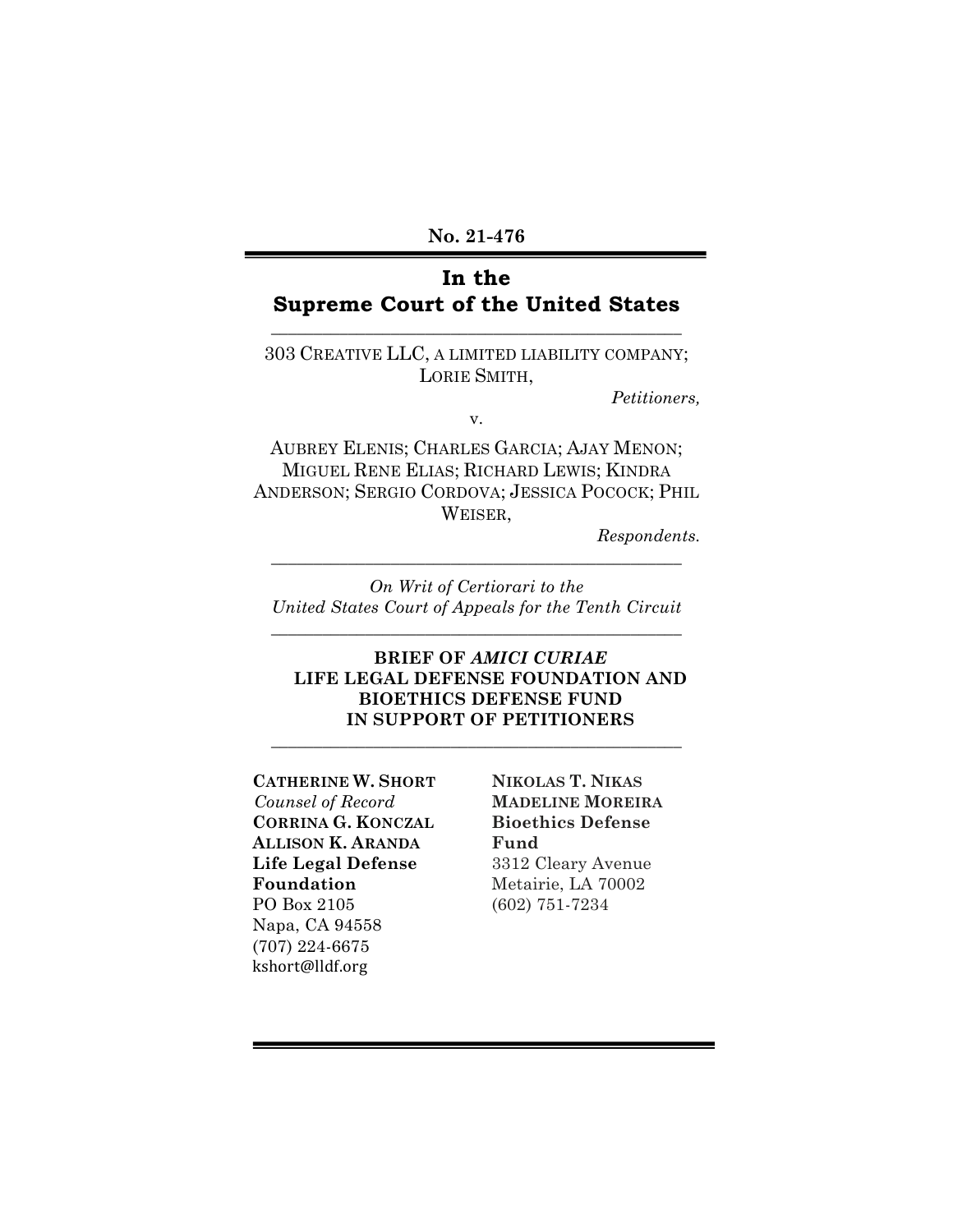# <span id="page-1-0"></span>**TABLE OF CONTENTS**

| SUMMARY OF THE ARGUMENT 2                                                                        |  |  |  |  |
|--------------------------------------------------------------------------------------------------|--|--|--|--|
|                                                                                                  |  |  |  |  |
| L.<br>NIFLA v. BECERRA AND THE<br>UNCERTAIN BOUNDARIES OF<br><b>COMPELLED GOVERNMENT SPEECH3</b> |  |  |  |  |
| II. THE DILUTION OF COMPELLING<br>GOVERNMENTAL INTERESTS5                                        |  |  |  |  |
| III. HISTORY AND TRADITION AS AN<br>ANCHOR FOR COMPELLED SPEECH10                                |  |  |  |  |
| IV. PRE-EMPTING AN EXPANSION OF<br><b>TRADITIONAL GOVERNMENT</b>                                 |  |  |  |  |
|                                                                                                  |  |  |  |  |

i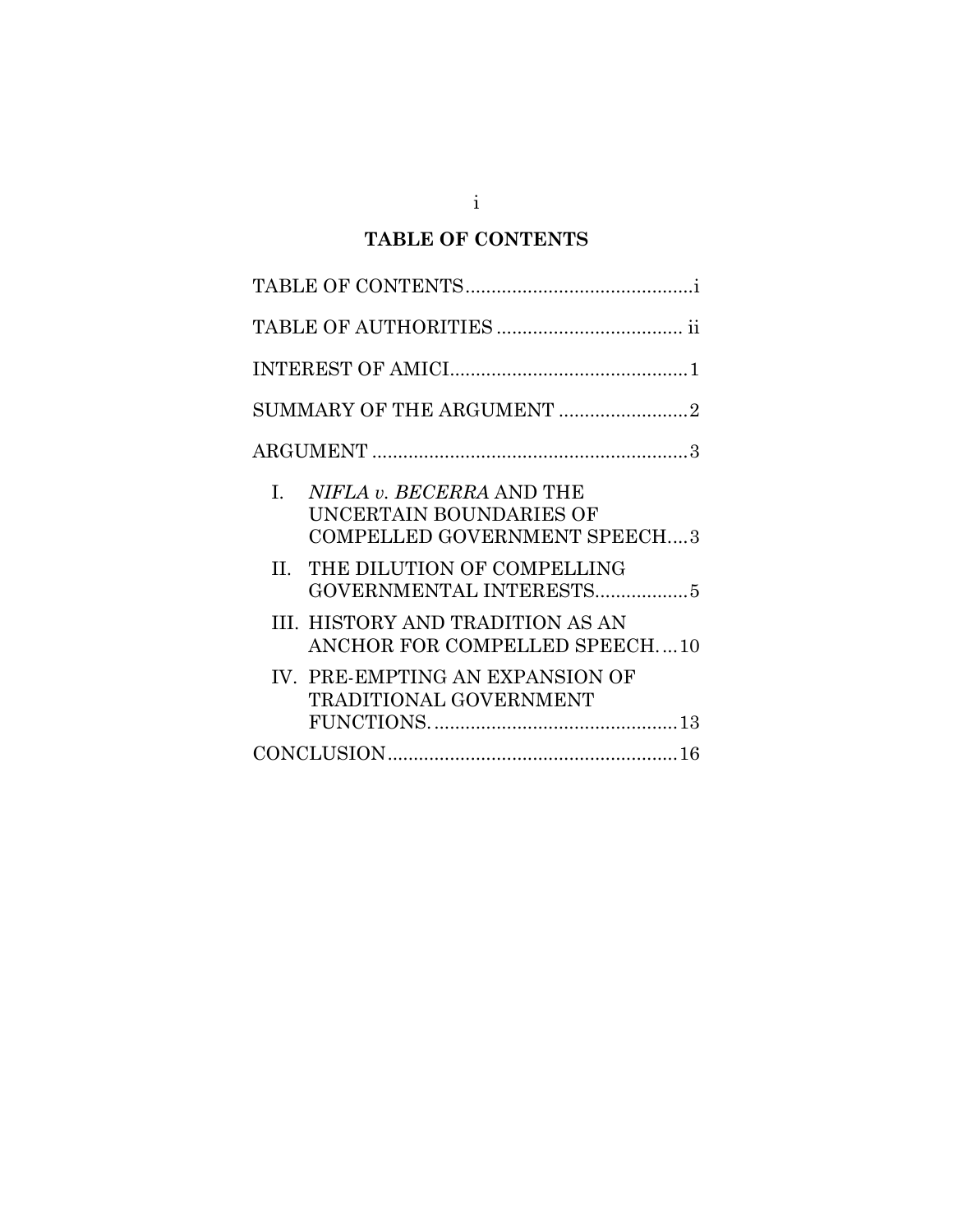# <span id="page-2-0"></span>**TABLE OF AUTHORITIES**

# **CASES**

| Brown v. Bd. of Educ.,                               |
|------------------------------------------------------|
| Brown v. Entm't Merchs. Ass'n,                       |
| Burwell v. Hobby Lobby,                              |
| Carey v. Brown,                                      |
| City of Cleburne v. Cleburne Living Center,          |
| Cox v. Louisiana,                                    |
| Craig v. Boren,                                      |
| Cruzan v. Director, Missouri Dept. of Health,        |
| Eu v. San Francisco County Democratic Cent.<br>Comm. |
| Flagg Bros., Inc. v. Brooks,                         |
| Gonzalez v. Carhart,                                 |
| Grayned v. City of Rockford,                         |

ii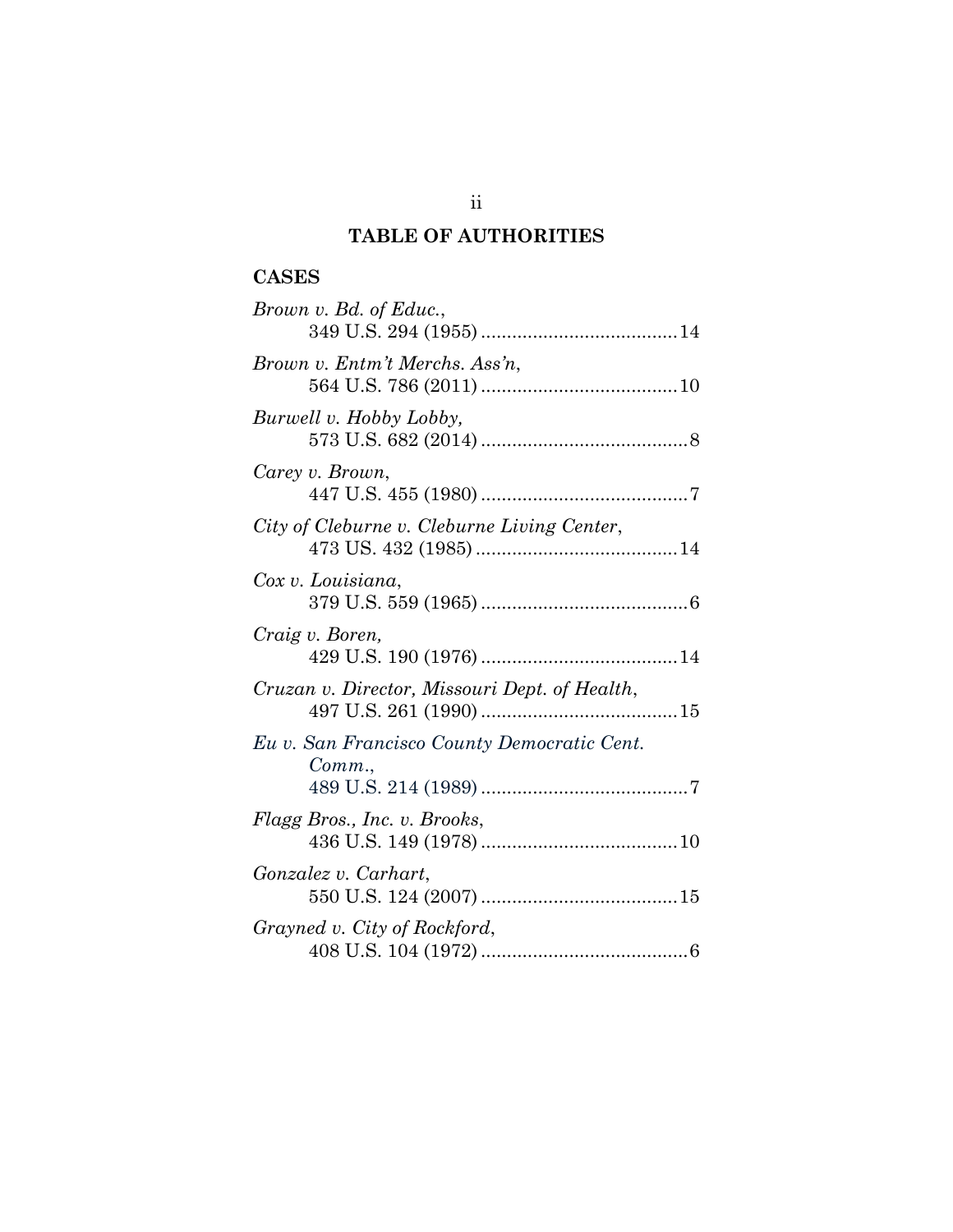| Grutter v. Bollinger,                                        |
|--------------------------------------------------------------|
| Haig v. Agee,                                                |
| Harris v. McRae,                                             |
| Hurley v. Irish-Am. Gay, Lesbian & Bisexual<br>Grp. of Bos., |
| Ill. Elections Bd. v. Socialist Workers Party,               |
| Johnson v. California,                                       |
| Loving v. Virginia,                                          |
| Mast v. Fillmore Cty.,                                       |
| Nat'l Inst. of Family & Life Advocates v.<br>Becerra,        |
| Planned Parenthood of Southeastern<br>Pennsylvania v. Casey, |
| Police Dep't of Chi. v. Mosley,                              |
| R.A.V. v. St. Paul,                                          |
| Ramirez v. Collier,                                          |

iii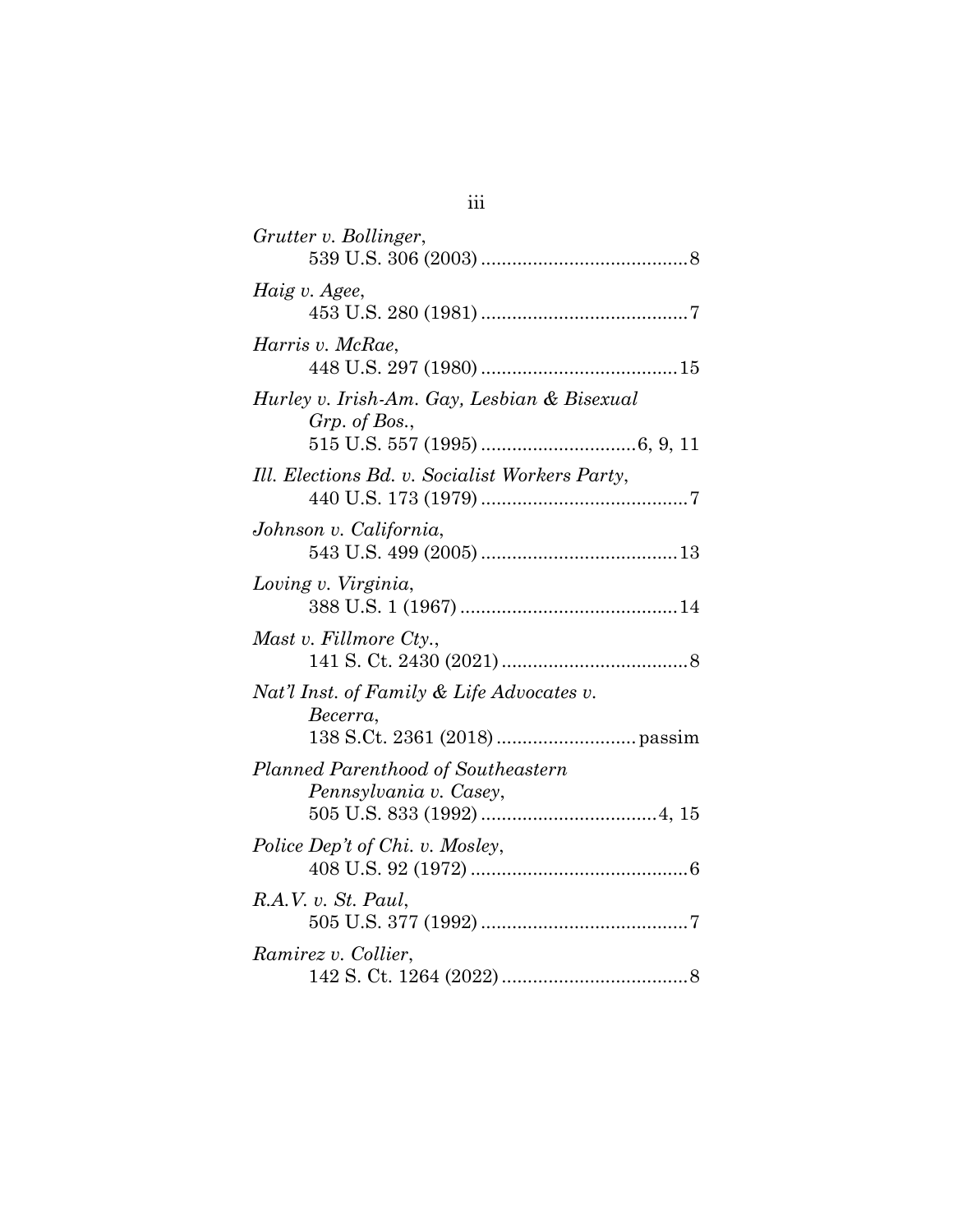| Reed v. Town of Gilbert,                                                  |  |
|---------------------------------------------------------------------------|--|
| Simon & Schuster, Inc. v. Members of the N.Y.<br>State Crime Victims Bd., |  |
| Smith v. Daily Mail Pub. Co.,                                             |  |
| Snepp v. United States,                                                   |  |
| Telescope Media Grp. v. Lucero,                                           |  |
| The Civil Rights Cases,                                                   |  |
| W. Va. State Bd. of Educ. v. Barnette,                                    |  |
| Washington v. Glucksberg,                                                 |  |
| Wooley v. Maynard,                                                        |  |
| Zauderer v. Office of Disciplinary Counsel of<br>Supreme Court of Ohio,   |  |
|                                                                           |  |

# **OTHER AUTHORITIES**

|  | 8 The Writings of Thomas Jefferson 165 (H.A. |  |
|--|----------------------------------------------|--|
|  |                                              |  |

## iv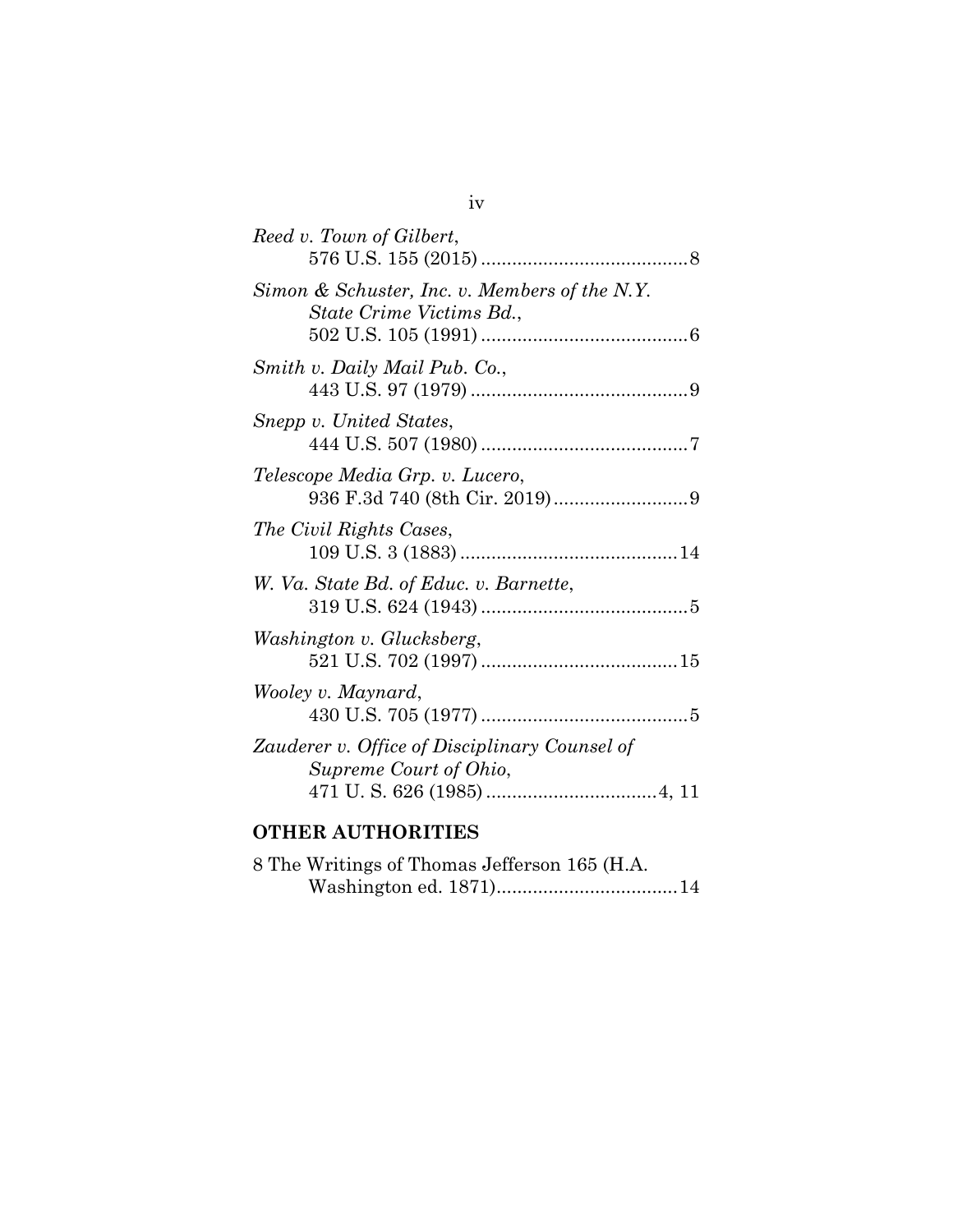#### <span id="page-5-0"></span>**INTEREST OF AMICI**<sup>1</sup>

Amicus Life Legal Defense Foundation ("LLDF") is a California nonprofit  $501(c)(3)$  public interest legal and educational organization that works to assist and support those who advocate in defense of life. LLDF has fought in the courts for decades to protect the right of pro-life advocates to speak out clearly, and without unconstitutional governmental interference, in defense of the unborn.

Amicus Bioethics Defense Fund ("BDF") is a Louisiana 501(c)(3) nonprofit, public interest legal and educational organization that advocates, among other things, that governments exist to protect innocent human beings, not to intentionally destroy such human beings by abortion, physicianassisted suicide or euthanasia.

Amici LLDF and BDF are concerned that the broad reasoning of the lower court and the growing intolerance and hostility of those who advocate for untrammeled abortion on demand will lead to increased efforts not only to stifle unwanted prolife speech, but to use the force of government in certain jurisdictions to compel pro-life residents, including pro-life health professionals, to express messages that conflict with the truth of their prolife message.

 

<sup>&</sup>lt;sup>1</sup> This brief was wholly authored by counsel for amicus Life Legal Defense Foundation and Bioethics Defense Fund. No party or counsel for any party made any financial contribution toward the preparation or submission of the brief.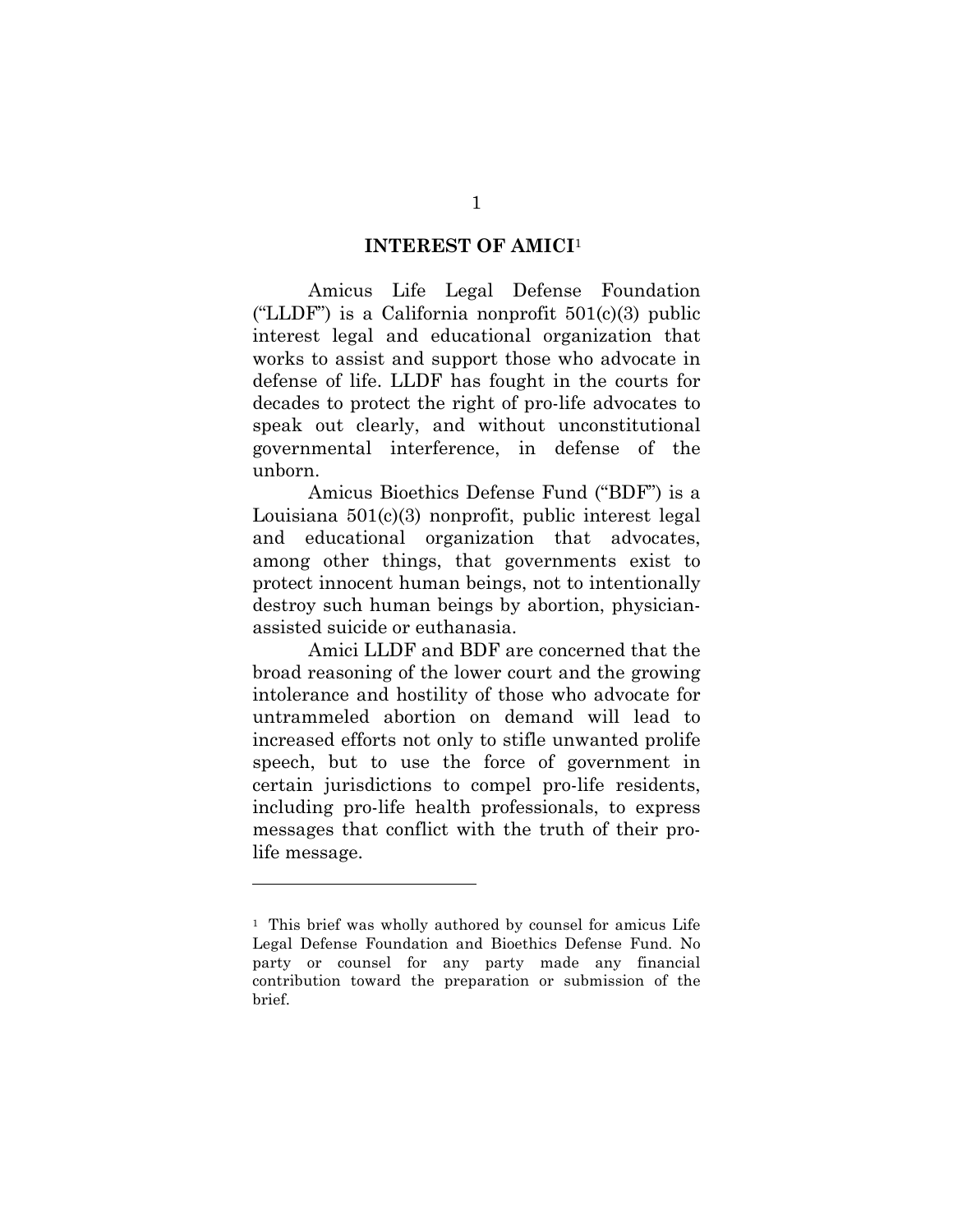#### <span id="page-6-0"></span>**SUMMARY OF THE ARGUMENT**

There are ample grounds for this Court to reverse the Tenth Circuit's decision allowing the state of Colorado to compel Petitioner's speech. *See*  Pet. App. 55a-63a (Tymkovich, C.J., dissenting). Government compulsion to speak a message contrary to one's beliefs has always been considered one of the gravest First Amendment violations. Amicus wishes to make four points regarding the constitutional analysis.

First, this Court's jurisprudence on compelled speech has not been a model of clarity. In particular, this Court's cases appear to vary the analysis depending on the category of case addressed, but without quite saying so. Thus, when confronting the question presented here, the Court may have to decide whether to reach for (or better label) existing tools in its toolbox, or rather elucidate a refined standard for compelled speech, encompassing not only the compulsion to speak a view the speaker does not hold, but even to speak truthfully if the speaker chooses not to.

Second, this Court has seriously diluted the concept of a "compelling governmental interest." Over the decades, this Court has acknowledged or assumed the existence of compelling governmental interests of increasingly questionable strength, to the point where the requirement of such an interest is of little use as a bulwark against government overreach. Consequently, the second prong of the relevant tests (e.g., narrow tailoring, least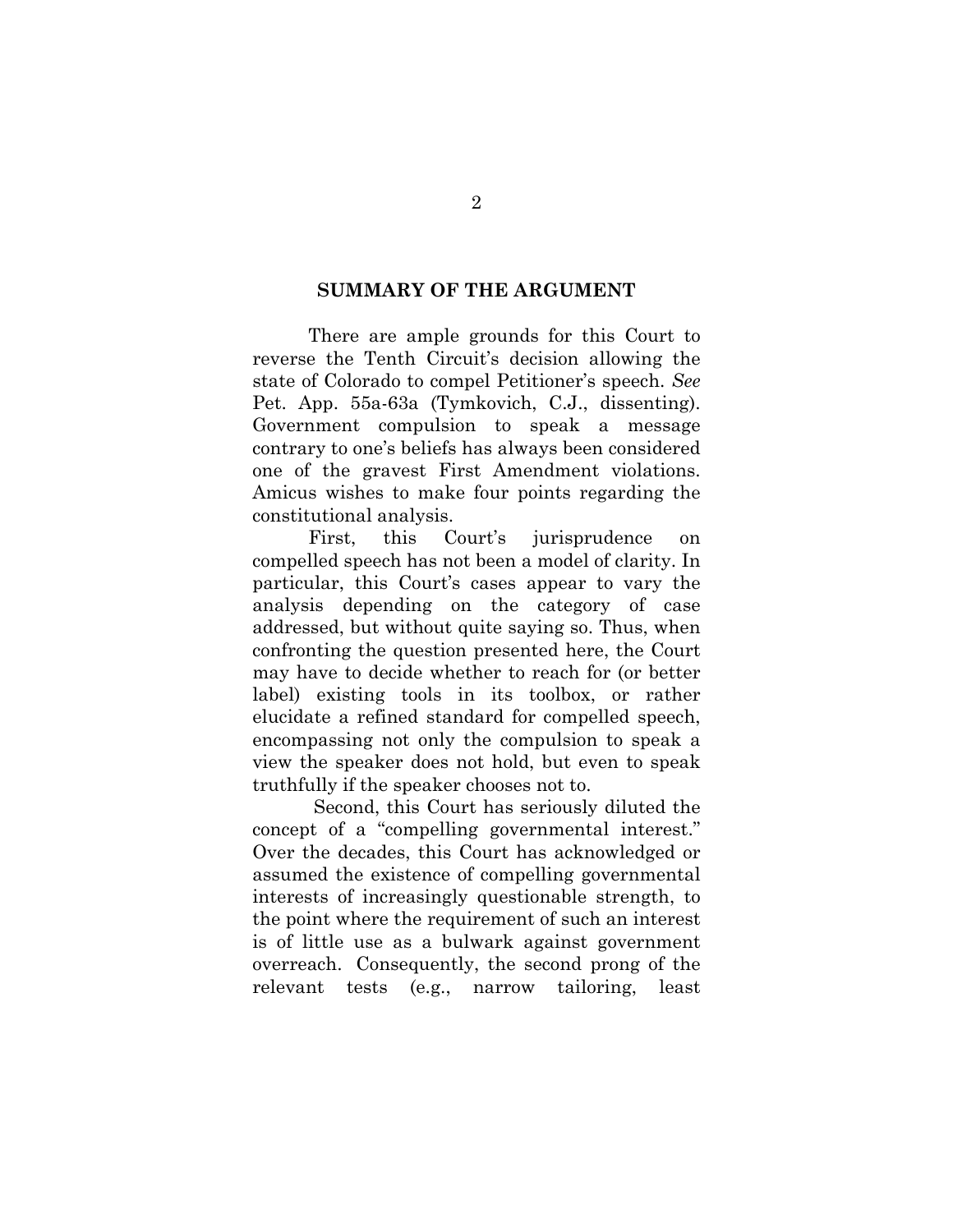restrictive means) usually ends up bearing the entire burden of upholding First Amendment values.

Third, restoring vigor to strict scrutiny requires a sturdier standard for assessing which asserted interests are indeed compelling. Such a standard would look to historic and traditional functions of government as justification for the serious infringement presented by laws compelling speech.

Finally, this Court should clarify that only *racial* discrimination has historically been a compelling object of governmental action, not all other forms of discrimination, or "discrimination," that governments in the past, present, or future may frown upon. Of course, combating discrimination is not the only concern of overriding interest. The Court should therefore reaffirm that the protection of innocent human life against deliberate assault is a traditional and historic function of government.

#### <span id="page-7-0"></span>**ARGUMENT**

## <span id="page-7-1"></span>**I.** *NIFLA v. BECERRA* **AND THE UNCERTAIN BOUNDARIES OF COMPELLED GOVERNMENT SPEECH.**

"Governments must not be allowed to force persons to express a message contrary to their deepest convictions." *Nat'l Inst. of Family & Life Advocates v. Becerra*, 138 S.Ct. 2361, 2379 (2018) (Kennedy, J., concurring) ("*NIFLA*"). NIFLA concerned efforts by the state of California to force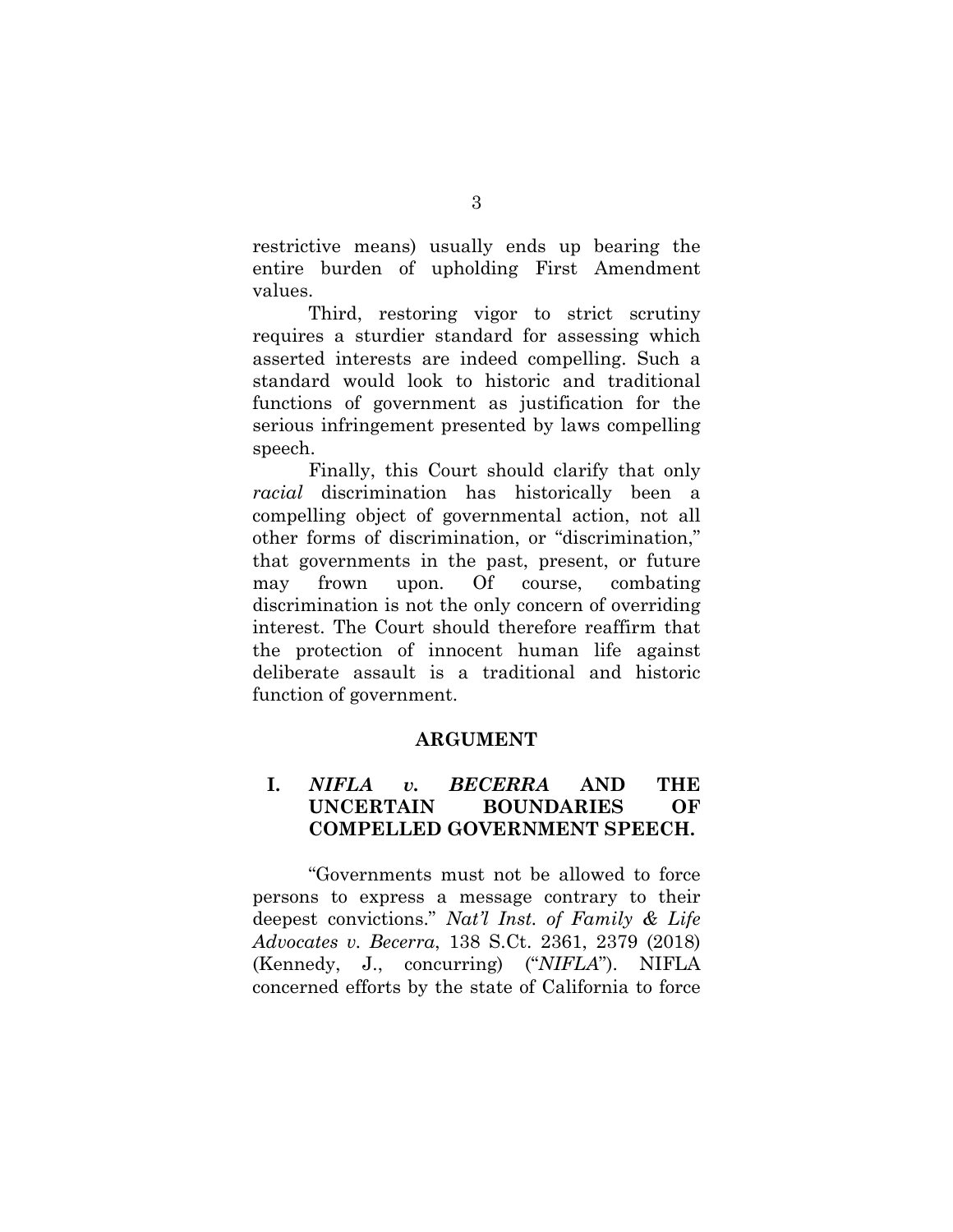pro-life licensed pregnancy health clinics to advertise the state's abortion services, and unlicensed pro-life counseling centers to print burdensome disclosure statements in all materials. This Court found both requirements were likely unconstitutional on their face. *Id*. at 2376, 2378. In its analysis of the challenged provisions, this Court identified two areas in which the government may require speech from individuals: 1) disclosures of "purely factual and non-controversial information" in the context of "commercial speech," and 2) "regulations of professional conduct that incidentally burden speech." *Id*. at 2372-73.

The leading case in the first area, *Zauderer v. Office of Disciplinary Counsel of Supreme Court of Ohio*, 471 U. S. 626 (1985), involved state restrictions on lawyer advertising, as well as disclosure requirements to ensure that consumers were not misled by attorneys' "commercial speech." This Court held that "an advertiser's [First Amendment] rights are adequately protected as long as disclosure requirements are reasonably related to the State's interest in preventing deception of consumers," and the regulations are not "unjustified or unduly burdensome." *Id*. at 651.

This Court illustrated the second category ("regulations of professional conduct") by citing the informed consent requirements upheld in *Planned Parenthood of Southeastern Pennsylvania v. Casey*, 505 U.S. 833 (1992). The requirements applied only in conjunction with the provision of specific medical procedures and thus, as the joint opinion explained, "regulated speech only as part of the *practice* of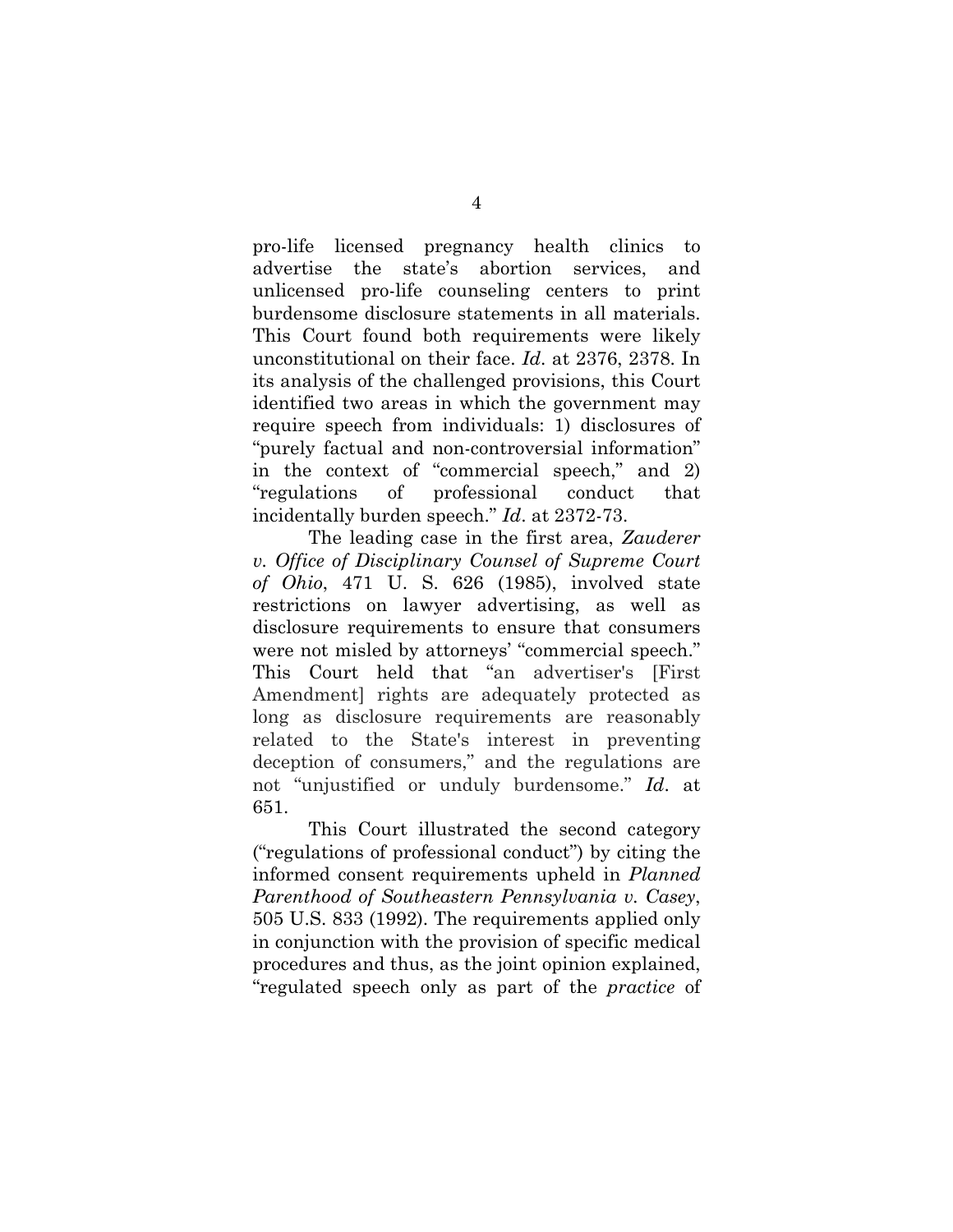medicine, subject to reasonable licensing and regulation by the state," which practice was "firmly entrenched in American tort law." *NIFLA*, 138 S.Ct. at 2372 (simplified; original emphasis).

This Court in *NIFLA* found that California's disclosure requirements for pregnancy care centers fell into neither of these categories, and that this state-compelled speech could not pass constitutional muster. Because the disclosures could not withstand the lowest level of scrutiny, however, this Court left open the question of what standard applied to the compelled speech at issue. *See e.g.*, *id.* at 2375-77 ("We do not foreclose the possibility" that some "persuasive reason [exists] for treating professional speech as a unique category that is exempt from ordinary First Amendment principles"; "We need not decide whether the *Zauderer* standard applies to the unlicensed notice"; "We need not decide what type of state interest is sufficient to sustain" the compelled speech at issue.)

Thus, the issue of what standard to apply to compelled speech of various types remains unsettled.

## <span id="page-9-0"></span>**II. THE DILUTION OF COMPELLING GOVERNMENTAL INTERESTS.**

"Government-compelled speech is antithetical to the First Amendment." Pet. App. 55a-63a (Tymkovich, C.J., dissenting) (extensively citing compelled speech cases including *W. Va. State Bd. of Educ. v. Barnette*, 319 U.S. 624 (1943); *Wooley v. Maynard*, 430 U.S. 705 (1977); and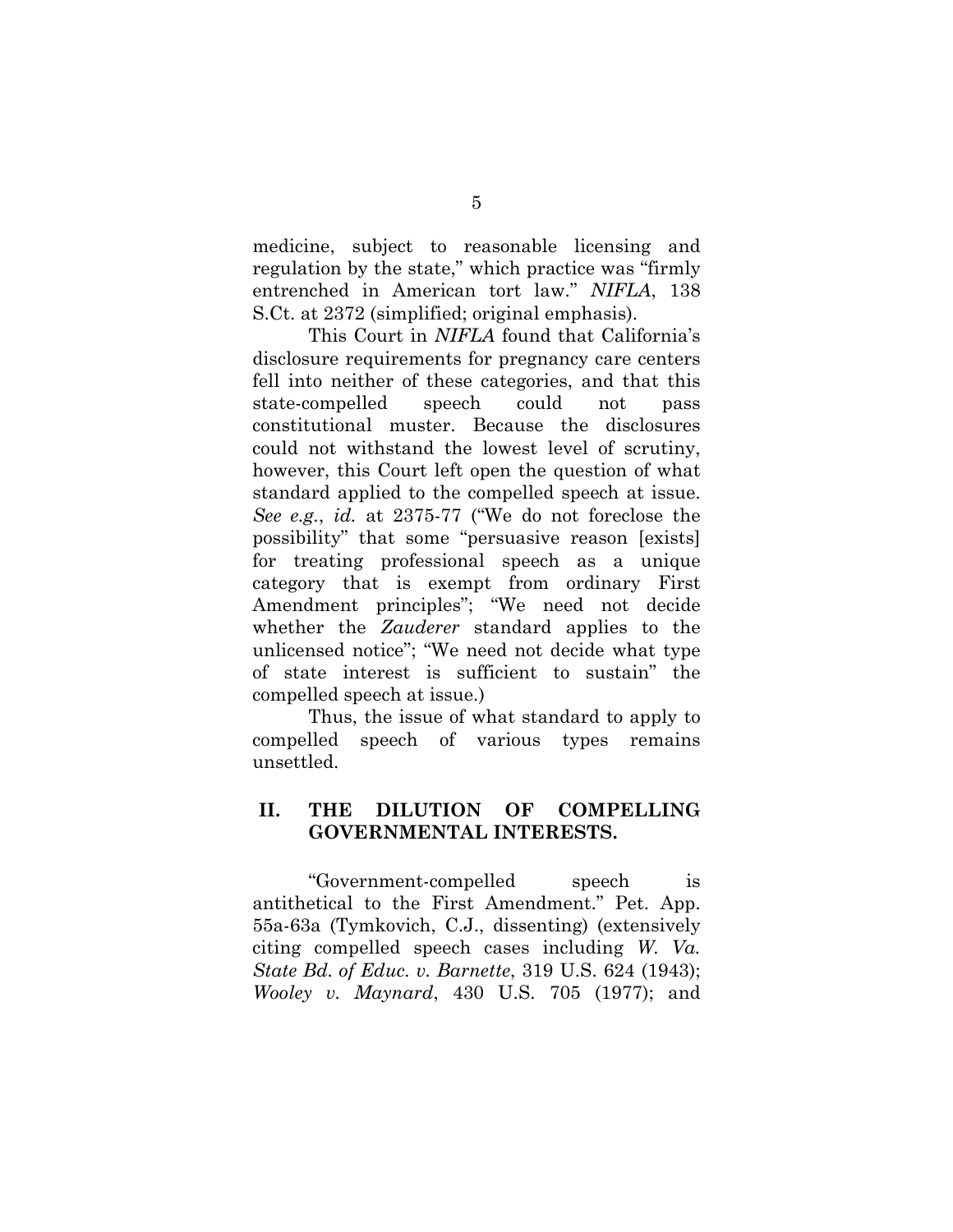*Hurley v. Irish-Am. Gay, Lesbian & Bisexual Grp. of Bos.*, 515 U.S. 557 (1995)). Such government compulsion can take the form of compelling a speaker to express a particular message (as in the instant case); provide particular information outside particular contexts (e.g., unwarranted disclosure requirements); or speak at all (e.g., wearing a yellow star). *Amici* submit that resistance to the various forms of compulsion requires a stronger foundation than can currently be provided by reference to "compelling governmental interests," due to the weakening this standard has undergone over the last few decades.

The compelling governmental interest standard was originally used to scrutinize whether content-based restrictions on speech violated the Fourteenth Amendment's Equal Protection Clause. *Simon & Schuster, Inc. v. Members of the N.Y. State Crime Victims Bd.*, 502 U.S. 105, 125 (1991) (Kennedy, J., concurring) (explaining legal origins of the test); *Police Dep't of Chi. v. Mosley*, 408 U.S. 92, 98-100 (1972) (finding that content-based discrimination violates the Equal Protection Clause).

In the early years of the test, when the Court considered content-based restrictions on speech, it acknowledged as compelling governmental interests those interests that inured to the benefit of government itself, or some specific function of it. *See, e.g., Cox v. Louisiana*, 379 U.S. 559, 563-64 (1965) (protecting the judicial process); *Grayned v. City of Rockford*, 408 U.S. 104, 119 (1972) ("public schools in a community are important institutions" and ordinance was "narrowly tailored to further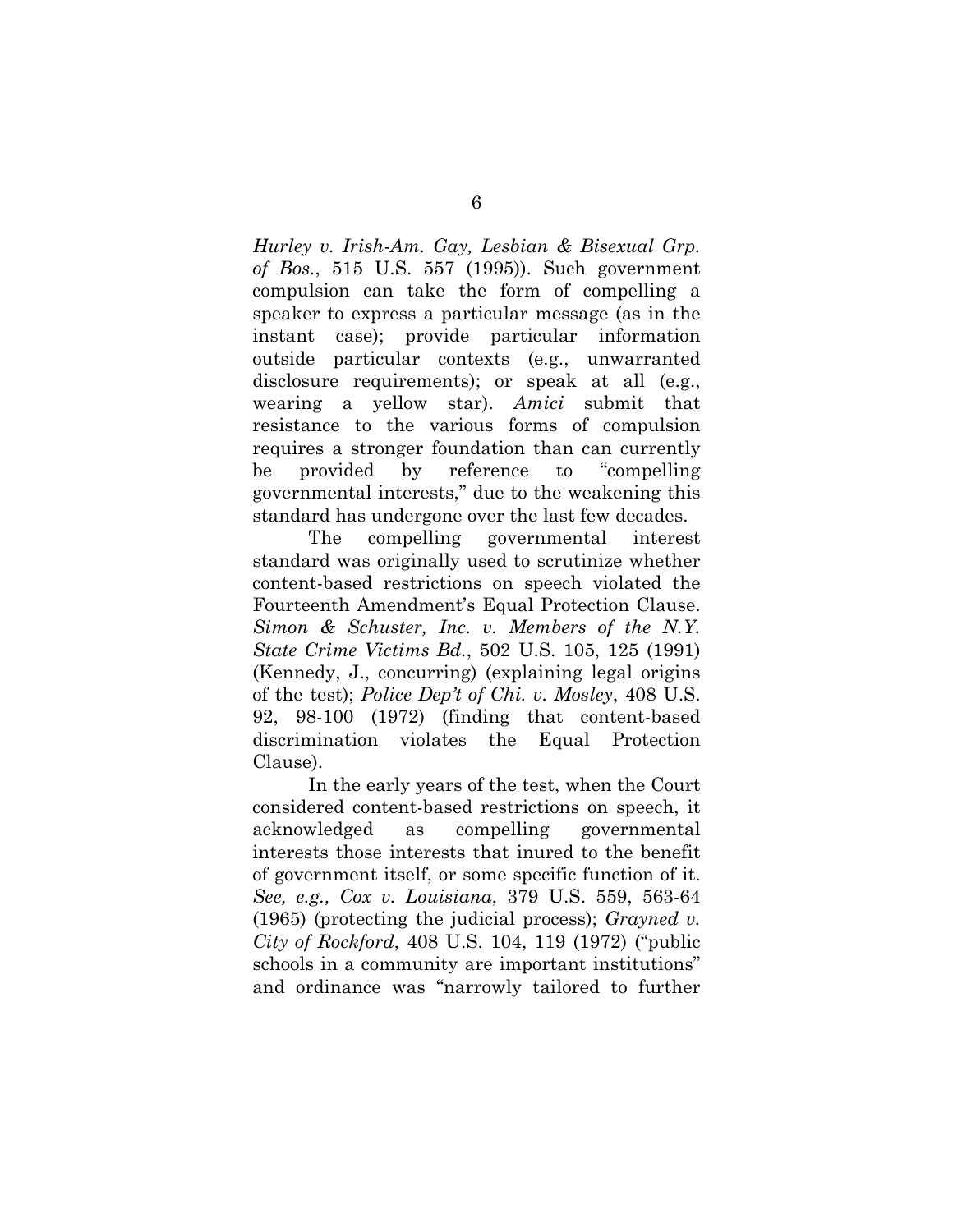Rockford's compelling interest in having an undisrupted school session conducive to the students' learning"); *Carey v. Brown*, 447 U.S. 455, 470 (1980) (protecting "the operation of vital governmental facilities" from interference); *Haig v. Agee*, 453 U.S. 280, 306 (1981) ("no governmental interest is more compelling than the security of the Nation"); *Snepp v. United States*, 444 U.S. 507, 509, n. 3 (1980) ("Government has a compelling interest in protecting both the secrecy of information important to our national security and the appearance of confidentiality so essential to the effective operation of our foreign intelligence service").

Even in the early days of "compelling governmental interests," however, the standard was not embraced by all members of this Court. *See, e.g., Ill. Elections Bd. v. Socialist Workers Party*, 440 U.S. 173, 188 (1979) (Blackmun, J., concurring) ("I have never been able fully to appreciate just what a 'compelling state interest' is."); *Eu v. San Francisco County Democratic Cent. Comm*., 489 U.S. 214, 233 (1989) (Stevens, J., concurring) (expressing "same reservations" as Justice Blackmun concerning "compelling state interests").

Unfortunately, the strength of this test has diminished over time, with the "compelling interests" at issue frequently drifting from a governmental necessity to something more akin to private interests to which the government wants to add its weight. *See, e.g., R.A.V. v. St. Paul*, 505 U.S. 377, 395-96 (1992) ("help[ing] to ensure the basic human rights of members of groups that have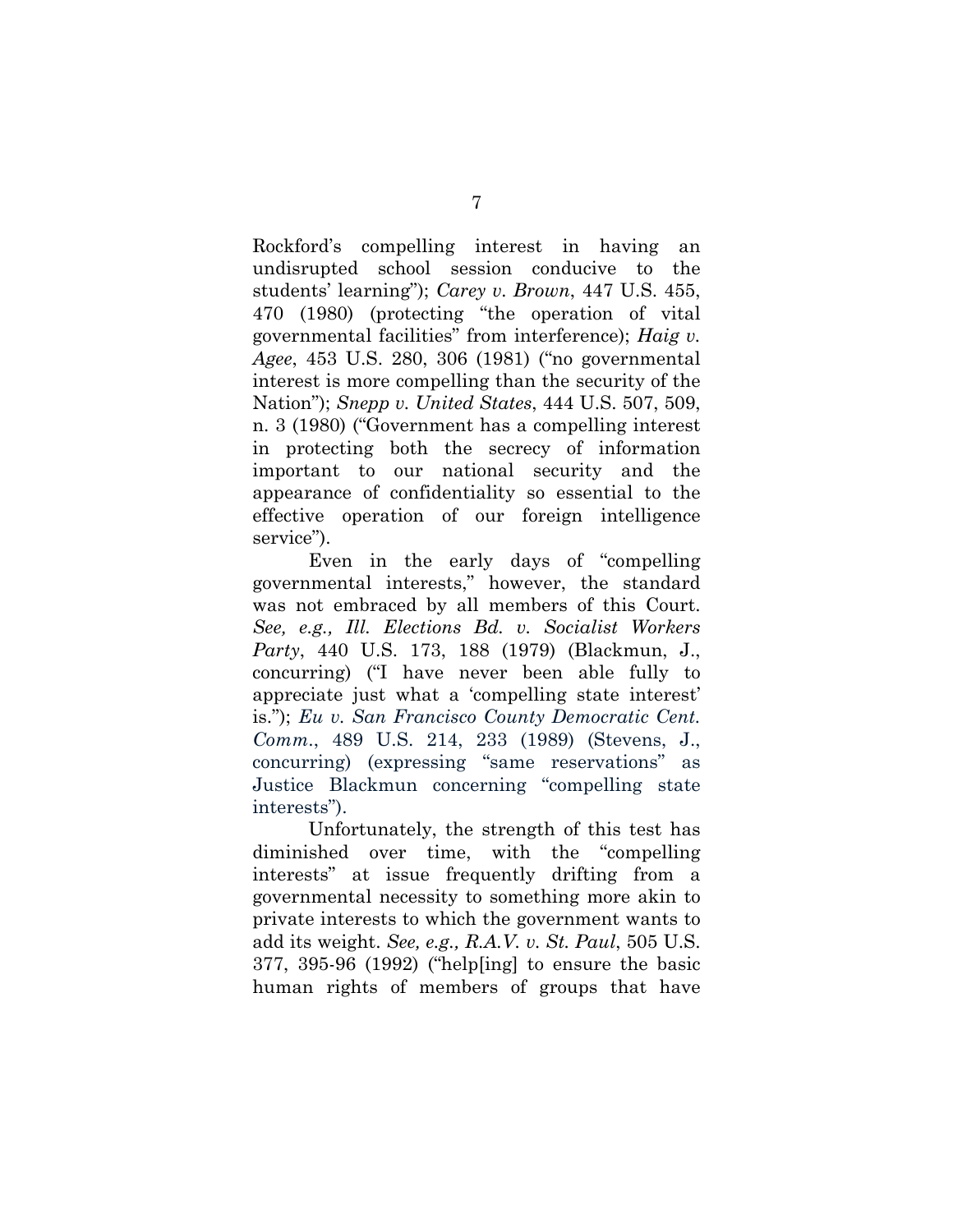historically been subjected to discrimination, including the right of such group members to live in peace where they wish" is "compelling"); *Grutter v. Bollinger*, 539 U.S. 306, 325 (2003) (student body diversity is a compelling state interest); *Burwell v. Hobby Lobby,* 573 U.S. 682, 728 (2014) (assuming compelling governmental interest in "guaranteeing cost-free access to the four challenged contraceptive methods"); *Ramirez v. Collier*, 142 S. Ct. 1264, 1280 (2022) (monitoring inmate's condition and "maintaining solemnity and decorum in execution chamber" to avoid further trauma to victim's family are compelling governmental interests).

Moreover, with increasing frequency this Court assumes *arguendo* the government's assertion that an interest is compelling with minimal critical analysis, thus giving lower courts little guidance in assessing what is or is not a compelling governmental interest. *E.g., Burwell v. Hobby Lobby, supra,* 573 U.S. at 728; *Reed v. Town of Gilbert*, 576 U.S. 155, 171 (2015) (assuming for the purpose of argument that "preserving the Town's aesthetic appeal and traffic safety" are compelling governmental interests but striking down ordinance as underinclusive). The ease with which governmental interests are deemed or assumed "compelling" by this Court leads to improperly considered decisions by lower courts. *E.g., Mast v. Fillmore Cty.*, 141 S. Ct. 2430, 2432 (2021) (criticizing the county and lower courts for not considering whether the compelling governmental interest was indeed compelling in the specific application of the law to the Amish). Lower courts are left to their own devices, predilections,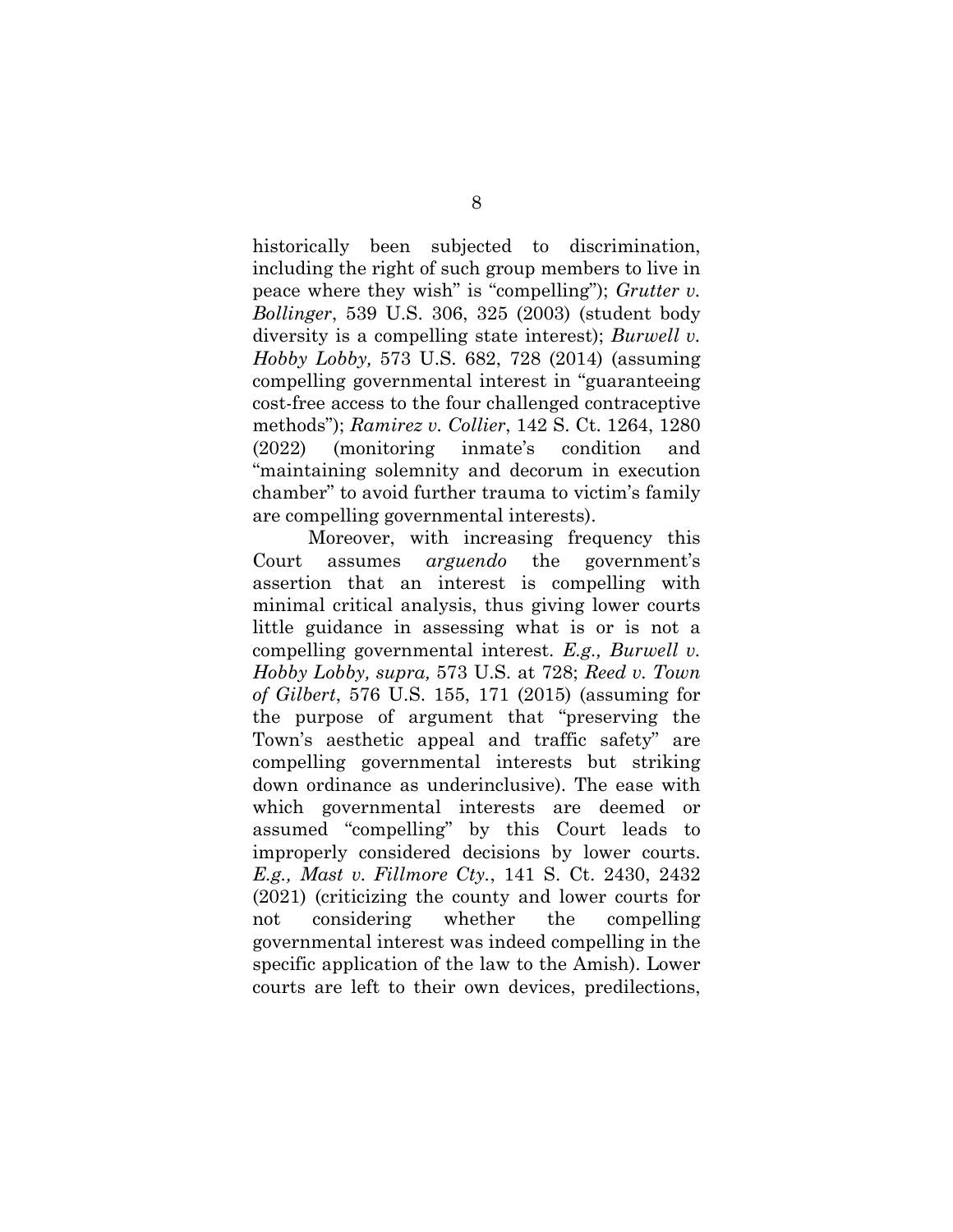and policy preferences because it appears that the field of compelling governmental interests is wide open.

In short, the recent trajectory of the compelling governmental interest standard has degraded it to the point of uselessness as a basis to protect Petitioners and others with beliefs differing the mainstream or the popular from being compelled to speak.

Moreover, these so-called compelling interests, grounded speciously in vague and recently discovered "civil rights" (enforced by unelected "civil rights commissions") increasingly come into direct conflict with other, firmly established First Amendment rights such as freedom of speech (or silence) and expression, as in the instant case. When they do conflict, "[e]ven antidiscrimination laws, as critically important as they are, must yield to the Constitution." *Telescope Media Grp. v. Lucero*, 936 F.3d 740, 755 (8th Cir. 2019); *see also Smith v. Daily Mail Pub. Co.*, 443 U.S. 97, 104 (1979) (internal citations omitted) (holding that the First Amendment can itself overcome even a compelling governmental interest). Attempting to create "speakers free of . . . biases" through compelled speech "is a decidedly fatal objective" which runs contrary to the First Amendment and must be rejected. *Hurley,* 515 U.S. at 579. Constitutionally, the government cannot be permitted to place any interest, however "compelling," above the right not to express a message contrary to one's convictions.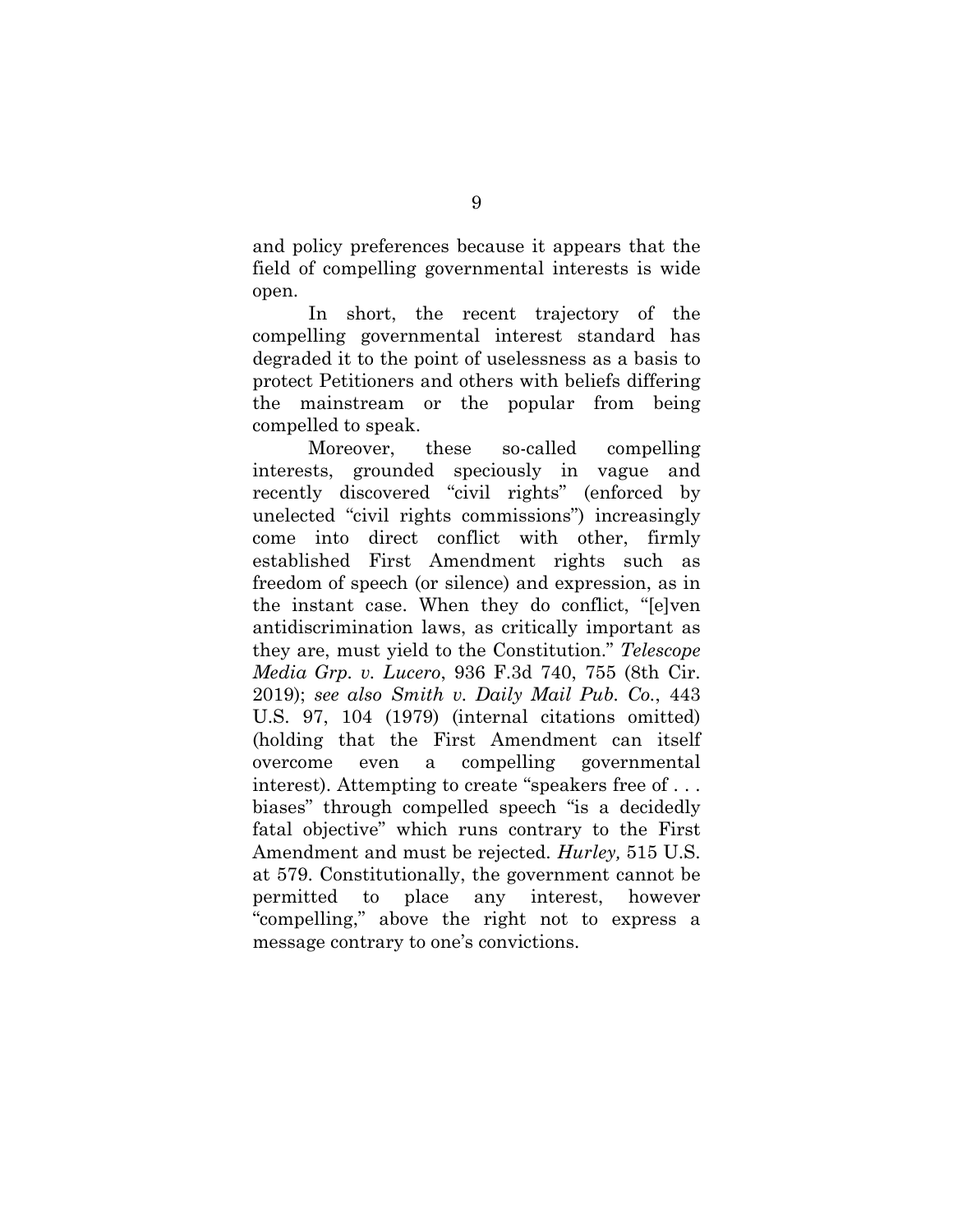## <span id="page-14-0"></span>**III. HISTORY AND TRADITION AS AN ANCHOR FOR COMPELLED SPEECH.**

"This Court's precedents do not permit governments to impose content-based restrictions on speech without "'persuasive evidence . . . of a long (if heretofore unrecognized) tradition'" to that effect." *NIFLA*, 138 S.Ct. at 2372 (*quoting Brown v. Entm't Merchs. Ass'n*, 564 U.S. 786, 792 (2011)). By the same token, the government's right to compel speech should be rooted in, and limited to, genuine *governmental* interests validated by historical practice. Speech should only be compelled where it is necessary to the carrying out of traditional governmental functions.

For example, voting and election law contain elements of compelled speech (e.g., voter registration and identification laws) specifically tied to the traditional government function of conducting elections. *Flagg Bros., Inc. v. Brooks*, 436 U.S. 149, 158 (1978) ("conduct of the elections themselves is an exclusively public function").

The authority of the government to compel speech in the interest of assessing and collecting taxes cannot be reasonably questioned. Other examples of traditional government functions that necessitate compelling private citizens to speak when they might wish to remain silent abound: taking the census, conducting jury voir dire, issuing licenses.2

Less plentiful are instances where the government may permissibly compel a private individual or entity to convey *its* message, even if the message be "purely factual and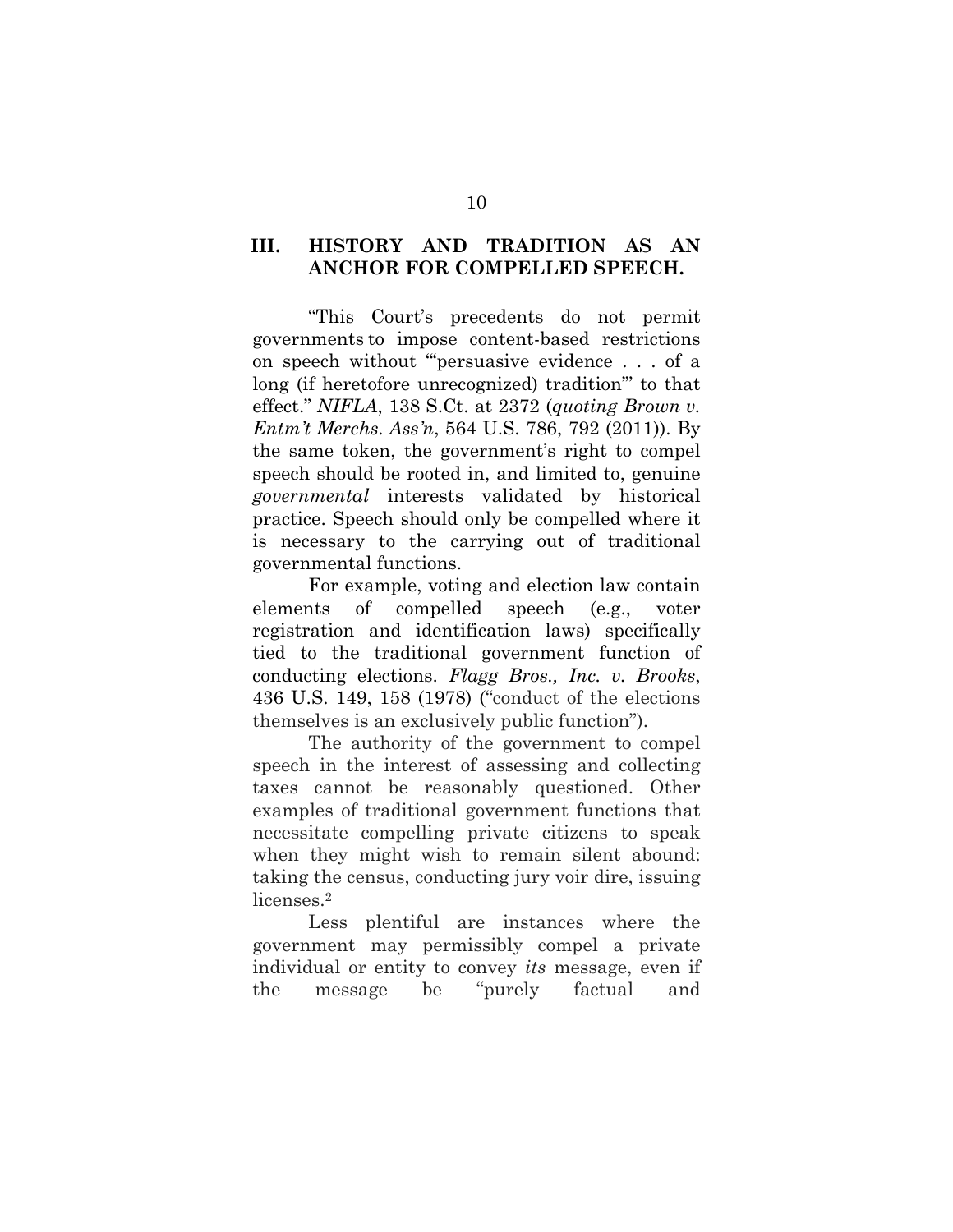noncontroversial." *Zauderer*. Had the state compelled *Zauderer* to inform clients that free legal services are available elsewhere, the outcome might have been different, or at least not so easily reached. There is room for much governmental mischief and favoritism in even "purely factual" disclosures.

Moreover, while government-mandated disclosures related to health and safety have "long [been] considered permissible," as have consumer advisories in connection with commercial activity (*NIFLA*, 138 S.Ct. 2376), no such tradition exists to compel speech where public health and safety or consumer protection are not at issue. "While the law is free to promote all sorts of conduct in place of harmful behavior, it is not free to interfere with speech for no better reason than promoting an approved message or discouraging a disfavored one, however enlightened either purpose may strike the government." *Hurley*, 515 U.S. at 579. Limiting compelled utterance of even "factual and uncontroversial" government messages to the service of traditional government functions may provide a surer footing than an examination of whether the compelled speech "alters the content" of the speaker's message.

As to compelling a speaker to convey a message contrary to his conscience or beliefs, as Petitioners point out, this Court has never approved such compulsion under the strict scrutiny standard (Brief of Petitioners are 36), and it is difficult to conceive of a situation where compelled speech outside the categories outlined in *NIFLA*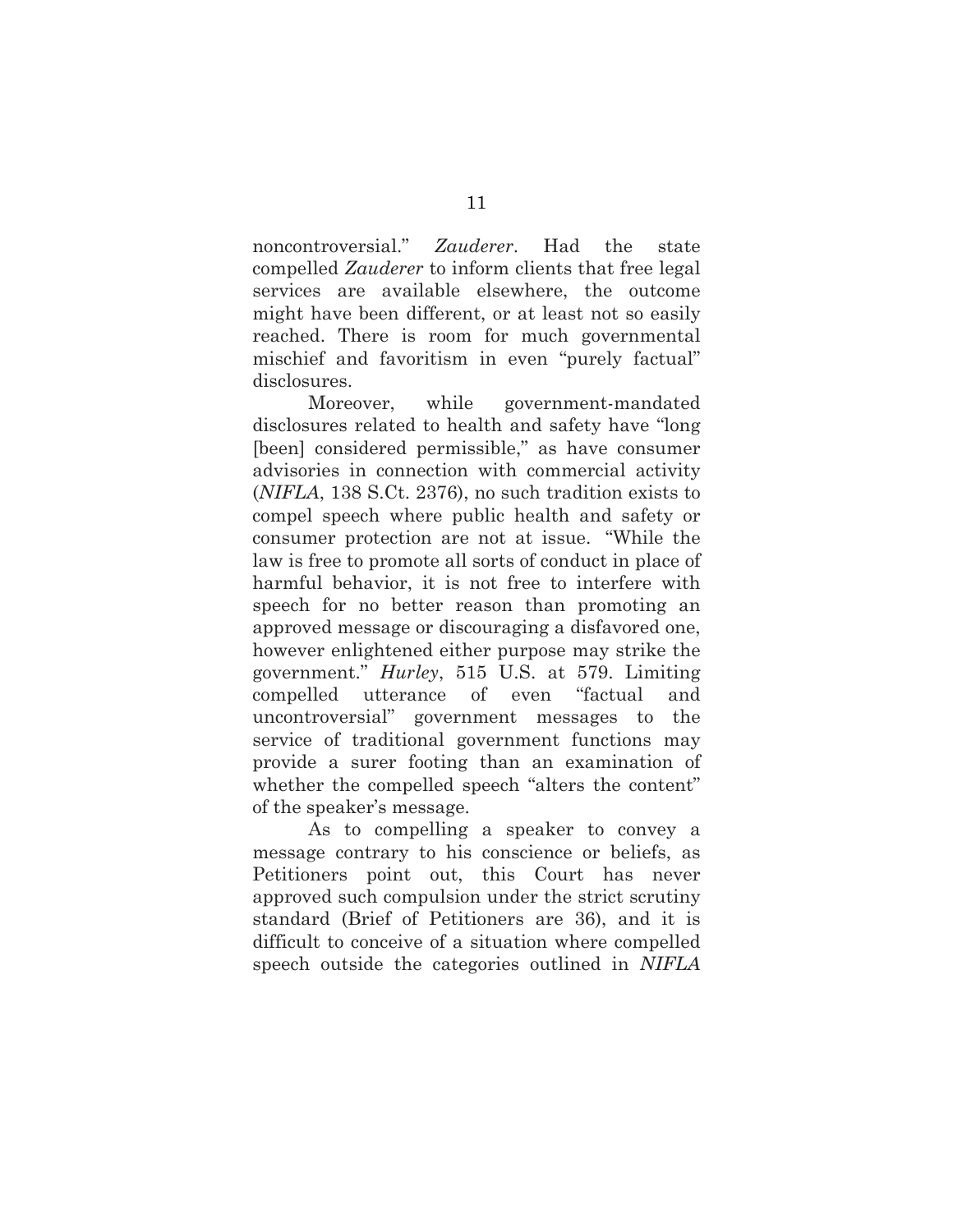would be necessary to the carrying out of a traditional government function.

Certainly, neither the Tenth Circuit nor the state of Colorado has provided any justification under the circumstance presented in the instant case. Indeed, the former goes dangerously far with an irrational justification for compelled speech that the dissent fairly but reluctantly characterized as Orwellian. Pet. App. 51a. In the lower court's truncated view of the First Amendment, Petitioner may be compelled to speak against her conscience by the full power of the government apparatus in order that she provide her "unique" speech-based contribution to the marketplace. But the power of her artistic creativity comes from acting consistently with her conscience. Thus, even if the state were to succeed in forcing her to violate her conscience, the result would be low quality graphic design work, forming the basis for a respondents' next assault, in which commissions and judges would sit in judgment over the quality and sincerity of her efforts.

More frighteningly, however, such a view of a "compelling" government interest "in ensuring equal access to the commercial marketplace" (Pet. App. 32a) could be broad enough to compel a prolife physician, a pro-life nurse or a pro-life pharmacist into expressive conduct contrary to their pro-life conscience because no one else can provide their unique learning, experience, and talents (the exact "quality and nature" of their individual expression as the lower court characterized it, Pet. App. 29a). Under this allencompassing view of the legitimacy of compelled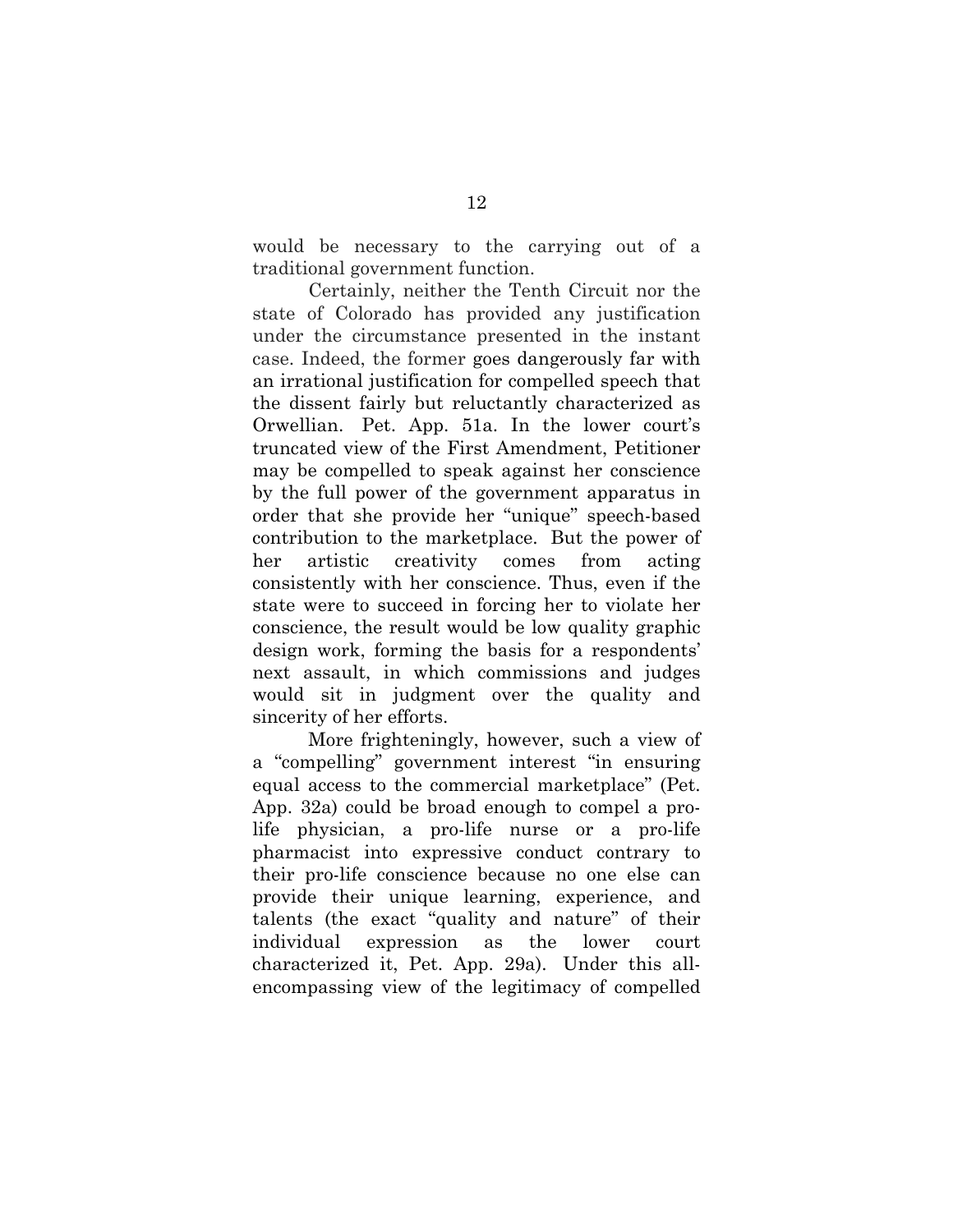speech, the State could compel anyone, unique and unrepeatable individual that they are, to provide any service that the State favors and deems equivalent to other services, no matter how irrational, immoral, or repugnant to their conscience (i.e., abortion, assisted suicide or euthanasia). Nothing in the Common Law of England, the arguments of the Founders or drafters of the Constitution nor any opinion of this Court has gone to this extreme. And, nothing in this Country's traditions or history has ever promoted or accepted such a strained and outrageously broad view of the power of Government.

## <span id="page-17-0"></span>**IV. PRE-EMPTING AN EXPANSION OF TRADITIONAL GOVERNMENT FUNCTIONS.**

Grounding permissible compelled speech in history and tradition will lead naturally to several specific guardrails around the government's power. Of these, one has particular significance to this case, and another to Amici's interest in where compelled speech could lead.

First, the government interest in combatting and eradicating discrimination has historical roots only with respect to racial discrimination. In this area of law, this Court has taken care to consistently hold that the state's aim to further race-based equal protection is compelling. *See, e.g., Johnson v. California*, 543 U.S. 499, 505 (2005) ("Racial classifications raise special fears that they are motivated by an invidious purpose.")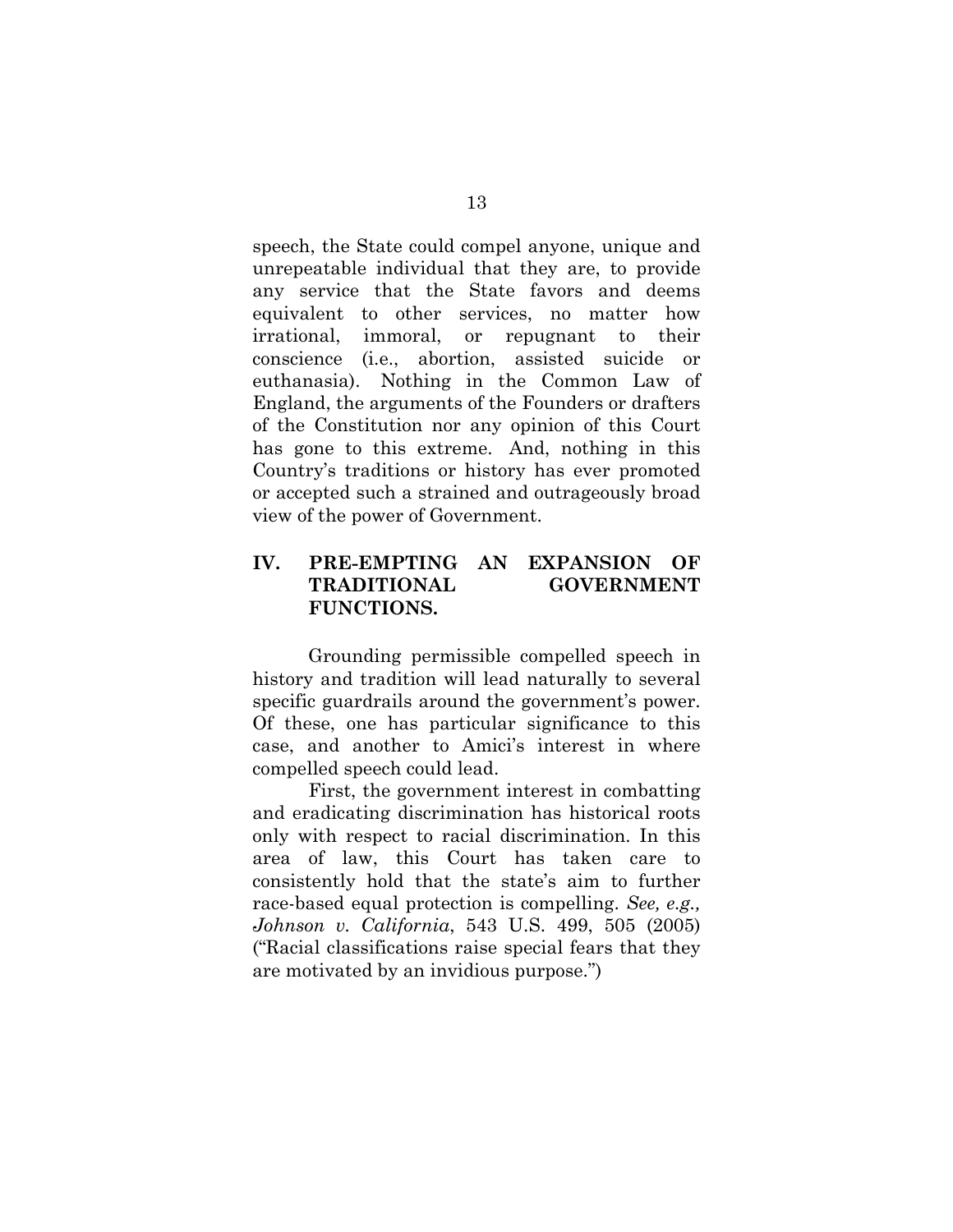Discrimination against African-Americans in particular has been the focus of landmark Supreme Court cases concerning racial equal protection, in an effort to remedy the unique social effects of past discrimination and the legacy of slavery. *See, e.g., The Civil Rights Cases*, 109 U.S. 3, 11 (1883); *Brown v. Bd. of Educ.*, 349 U.S. 294 (1955); *Loving v. Virginia*, 388 U.S. 1 (1967).

This Court's precedents have distinguished between racial discrimination and other forms of discrimination that do not trigger strict scrutiny, such as discrimination based on sex, age, or disability. *City of Cleburne v. Cleburne Living Center*, 473 US. 432, 441-42 (1985) (age and mental disability discrimination does not trigger strict scrutiny); *Craig v. Boren,* 429 U.S. 190, 197 (1976) (sex-based equal protection claims assessed under the "important" state interest standard).

In short, government should not be allowed to put the weight of our nation's commitment to atone for centuries of maltreatment of African-Americans at the service of whatever newly-minted victim class it decides to favor this decade.

Second, government has a historical and traditional interest in preserving innocent human life from destruction. See Letter from Thomas Jefferson to the Republican Citizens of Washington County, Maryland (March 31, 1809), in 8 The Writings of Thomas Jefferson 165 (H.A. Washington ed. 1871) (stating that "[t]he care of human life and happiness, and not their destruction, is the first and only legitimate object of good government").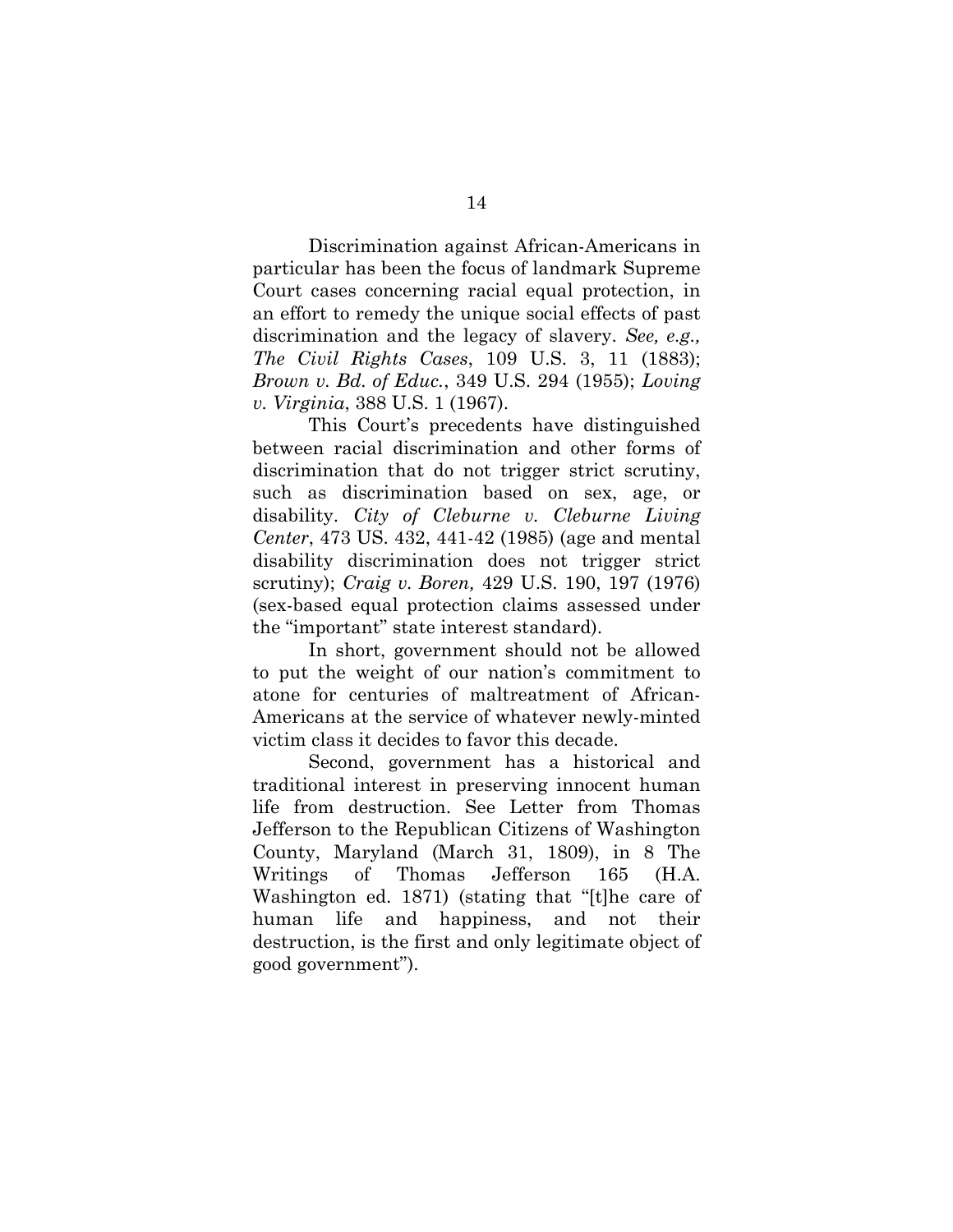This Court has already acknowledged the "unqualified [governmental] interest in the preservation of human life." *Washington v. Glucksberg*, 521 U.S. 702, 728 (1997) (quoting *Cruzan v. Director, Missouri Dept. of Health*, 497 U.S. 261, 282 (1990)). Along with eradicating or ameliorating racial discrimination, the preservation of human life from deliberate destruction is a uniquely traditional government function, indeed duty.

This Court's jurisprudence recognizes that a state's unique interest in the "preservation" of human life against assault or destruction is so foundational that it may affirmatively promote that interest in various ways, including imposing specific informed consent protocols on abortion. *See Casey*, *supra*, 505 U.S. at 883 (government may "further its legitimate goal of protecting the life of the unborn by enacting legislation aimed at ensuring a decision that is mature and informed, even when, in so doing, the State expresses a preference for childbirth over abortion"). Indeed, specifically in the context of abortion, the Court has recognized that abortion is a "unique act," *id*. at 852, and is "inherently different from other medical procedures," *Harris v. McRae*, 448 U.S. 297, 325 (1980). Abortion is different from other medical procedures because in abortion "the fetus will be killed." *Gonzalez v. Carhart*, 550 U.S. 124, 159 (2007).

But there is no converse tradition supporting a governmental interest in taking innocent human life, and thus there is no "two-way street" for compelled speech relating to abortion. No speaker